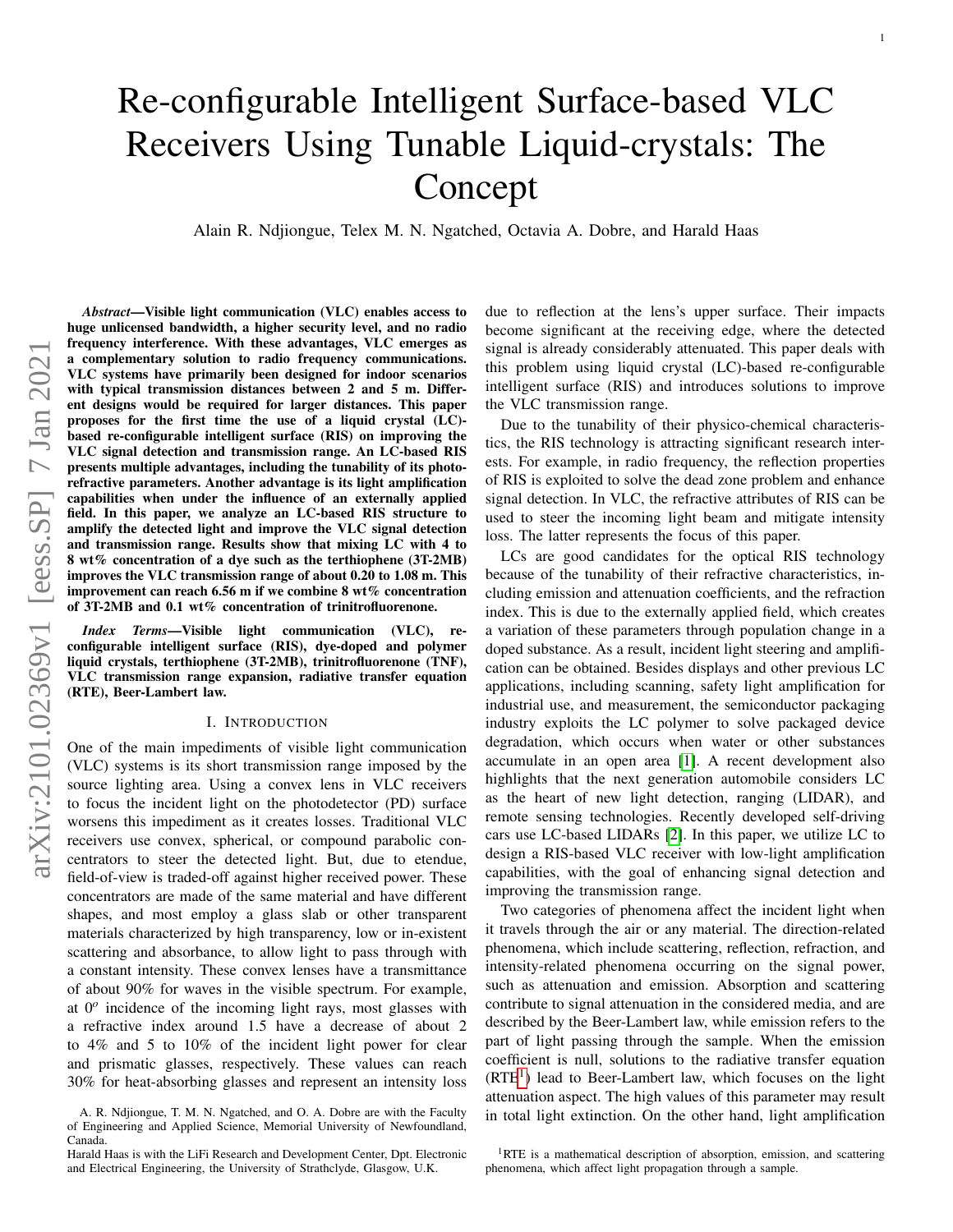<span id="page-1-0"></span>

Fig. 1. A model of VLC systems using an LC-based RIS in the receivers. Top: VLC transmission systems using RIS-based receiver. Bottom: Illustration of light amplification through the RIS element.

concerns both attenuation and emission parameters. LC-based RIS can be used in a VLC receiver to prevent losses due to convex lenses and provide light amplification to enhance signal reception.

One of the most used low-light amplifiers exploits silicon photomultipliers, a combination of PDs, resistors, and operational amplifiers. It first converts the light into an electric current, then proceeds to its amplification. Even though the amplification gain is tunable, this type of system does not allow direct light re-transmission. In addition to its tuning smoothness, an LC-based RIS low-light amplifier does pure light amplification and presents a twofold-impact on the incident beam, namely, steering and amplification [\[3\]](#page-6-2). Employing this type of amplifier in VLC receivers has not yet been proposed or explored in the open literature. Hence, in this paper, we discuss selected LC mixtures to create a RIS-based low-light amplifier and enhance VLC signal detection. We tune the mixture properties to reduce its attenuation coefficient and increase the emission parameters through an externally applied electric field. This paper's main goal is to show that the use of LC-based RIS in a VLC receiver has the potential to unquestionably enhance its signal detection capabilities. To this end, we make the following contributions: (*i*) we revisit the RTE, Einstein coefficients, and Beer-Lambert law, and highlight their applications; (*ii*) we propose the principle of light amplification based on tunable RIS

attenuation coefficient, and analyze it to provide the different approaches to use LC-based RIS samples in VLC systems; (*iii*) finally, we suggest future research directions.

# II. RIS-BASED VLC SYSTEM MODEL, RTE BASIC CONCEPT, AND PRINCIPLES

#### *A. A VLC System with LC-based RIS Structure*

Figure [1](#page-1-0) depicts a model and principle of a VLC system that incorporates an LC-based RIS element in the receiver. Its toppart shows a data and light source, the channel, an LC-based RIS element, and the PD. A light-emitting diode, acting as the light source, converts the data into light. The resulting signal lights up the environment and carries over the information by propagation through the transmission medium. In the receiver, we replace the traditional concentrator, which is based on convex lens, with an LC-based RIS structure placed before the PD. Its role is to perform incoming light conditioning before it reaches the PD. Finally, the PD converts detected lights into electrical signals for further processing. The bottom part of the figure illustrates the principle of low-light amplification using an LC-based RIS. It shows that light intensity emerging from the RIS sample, *Ie*, is greater than the incident light intensity, *I<sup>i</sup>* . The LC-based RIS transmittance, *Tris*, characterizes the RIS element, while *Tair* describes the air-based part of the channel. The overall system transmittance, which corresponds to the VLC channel DC gain,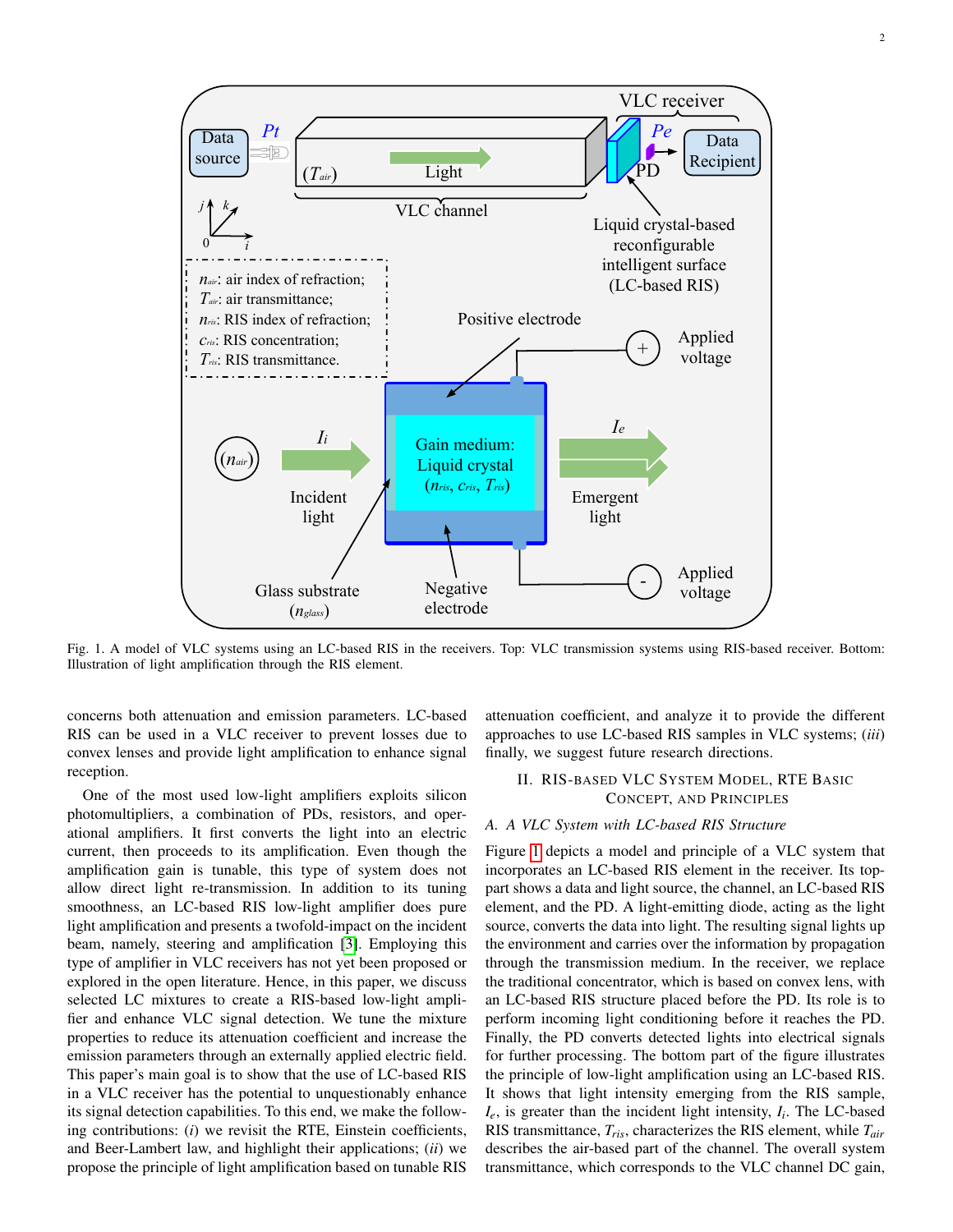is the product of *Tair* and *Tris*. Tuning the VLC transmittance implies controlling the channel DC gain. However, it is not straightforward to control the air-based channel characteristics. Hence, this paper focuses on tuning the LC-based RIS properties to solve the attenuation in the air-based part of the channel and control the light intensity falling on the PD's surface. *Tris* typically depends on the LC physico-chemical characteristics, which are parts of the RTE and describe the change in light intensity as the radiation propagates, depending on the light direction, frequency, absorption, and emission phenomena.

# *B. The RTE and Beer-Lamber Law: Concept of Gain Medium*

Heating atoms in matter leads to a generation of little packets of energy, which constitute light. During propagation, this light transfers its energy from one point to another through emission, absorption, and scattering phenomena. These can take place over four radiation parameters: energy-flux, direction, frequency, and polarization, and are likely to influence the course of the signal, resulting in intensity and direction change. However, propagation occurs with a multi-order uniform spreading depending on the nature of the medium. When the generated photons reach a different medium, their energies affect the atoms in the medium. As a result, the medium particles can fully absorb the photons (optically opaque materials) or allow them through (optically transparent materials). The absorption coefficient,  $\alpha_{\lambda}$ , and emission coefficient,  $\varepsilon_{\lambda}$ , respectively define these two scenarios and represent the Einstein coefficients of the RTE [\[4\]](#page-6-3). The RTE defines a relationship between these parameters, the light intensity, and the sample depth. These coefficients are determined using the Planck constant, wave frequency, atom density in lower and upper energy states for the atomic spectra, combined with Einstein coefficients for photon absorption, spontaneous and induced emissions [\[4\]](#page-6-3). Thus, the intensity of a light traveling through an LC-based RIS structure obeys to the RTE, in which the Kirchhoff law defines the source function given by the Planck's equation. Consequently, the LCbased RIS element is entirely opaque if  $\varepsilon_{\lambda} = 0$ , which leads to a total light extinction, or perfectly transparent if  $\alpha_{\lambda} = 0$ . Absorption and scattering phenomena lead to light attenuation, which is an exponential suppression governed by the Beer-Lambert law, where the attenuation coefficient is defined as the sum of absorption and scattering coefficients. Generally, attenuation and emission coefficients are intrinsic characteristics of the material used to build the sample. Their combination always leads to a total attenuation of light after a given distance. Depending on the material's atomic constitution, it may absorb the photon and allow a re-emission to happen. This process occurs when the incoming photon excites the sample's atom and forces it to change its excitation level. These two operations result in absorption or spontaneous emission depending on the polarity of charges in the sample.

## *C. Principle of Low-light Amplification Using LC-based RIS*

In most light amplifiers, an atomic population change is created through pumping, which results in the inversion of the absorption coefficient sign. This mechanism, also called stimulated emission, has revolutionized the laser industry during the last three decades, with many applications including cutting, graving, distance measurement, and medicine, to mention

<span id="page-2-0"></span>

Fig. 2. Low-light amplification mechanism using an LC-based RIS sample.

only a few. In LC-based RIS VLC receivers, we exploit this principle to amplify a low-intensity detected incident light in order to strengthen the VLC signal for better detection or retransmission.

Applying a positive or negative variable external electric or magnetic fields to the LC cell leads to the tuning of its photorefractive parameters, and has undeniable effects on the incident light beam [\[5\]](#page-6-4), [\[6\]](#page-6-5). In most cases, the LC structure amplifies the incident light. An external electric field applied to an LC cell using perylene-based dye results in an amplified emerged light with a considerable gain. In dynamic image amplification, ferroelectric LC containing photoconductive compound chiral may exhibit a gain coefficient,  $\Gamma_{\lambda}$ , exceeding 1200 cm<sup>-1</sup>. Some biosensors employ LC to detect bio-molecules by amplifying the signal emitted by these [\[7\]](#page-6-6). Although the applied electrical field influences the light intensity, these LC-based structures amplify light at an optimal LC cavity depth for maximal signal amplification. For example, with a depth, *x*, of 4.7 *µ*m, a manually-fabricated sample may provide an emerged light with a significant gain [\[5\]](#page-6-4).

## III. LOW-LIGHT AMPLIFIER USING AN LC-BASED RIS

After reflecting on the upper surface of the LC-based RIS, the remaining light undergoes the three phenomena described by the general solution to the RTE, which lead to a loss, gain, and redistribution of energy, due to absorption, emission, and scattering processes, respectively. These represent an explicit expression and characteristics of the material in LC-based RIS cells. The absorption coefficient,  $\alpha_{\lambda}$ , in combination with the distance over which the light travels, defines the amount of light absorbed by the structure. It would be ideal to find an LC substance with lower absorption, scattering, and higher emission coefficients. However, this is not common. Thus, the best solution is to induce a population change in the material so that the absorption process becomes an emission. This can be readily achieved with the help of an externally applied electric field. Figure [2](#page-2-0) illustrates this amplification operation with a two-state scenario, whereby the left-hand side shows attenuation of incident light when there is no external field. In this scenario, the LC molecules align themselves in parallel with the glass surface. On the right-hand side, the figure depicts the amplification scenario when an externally applied voltage,  $V_{ris}$ , is greater than the switching potential,  $V_{th}$  [\[8\]](#page-6-7). Here, the LC molecules change direction and turn vertically to the glass. Biased by the externally applied field, the LC material generates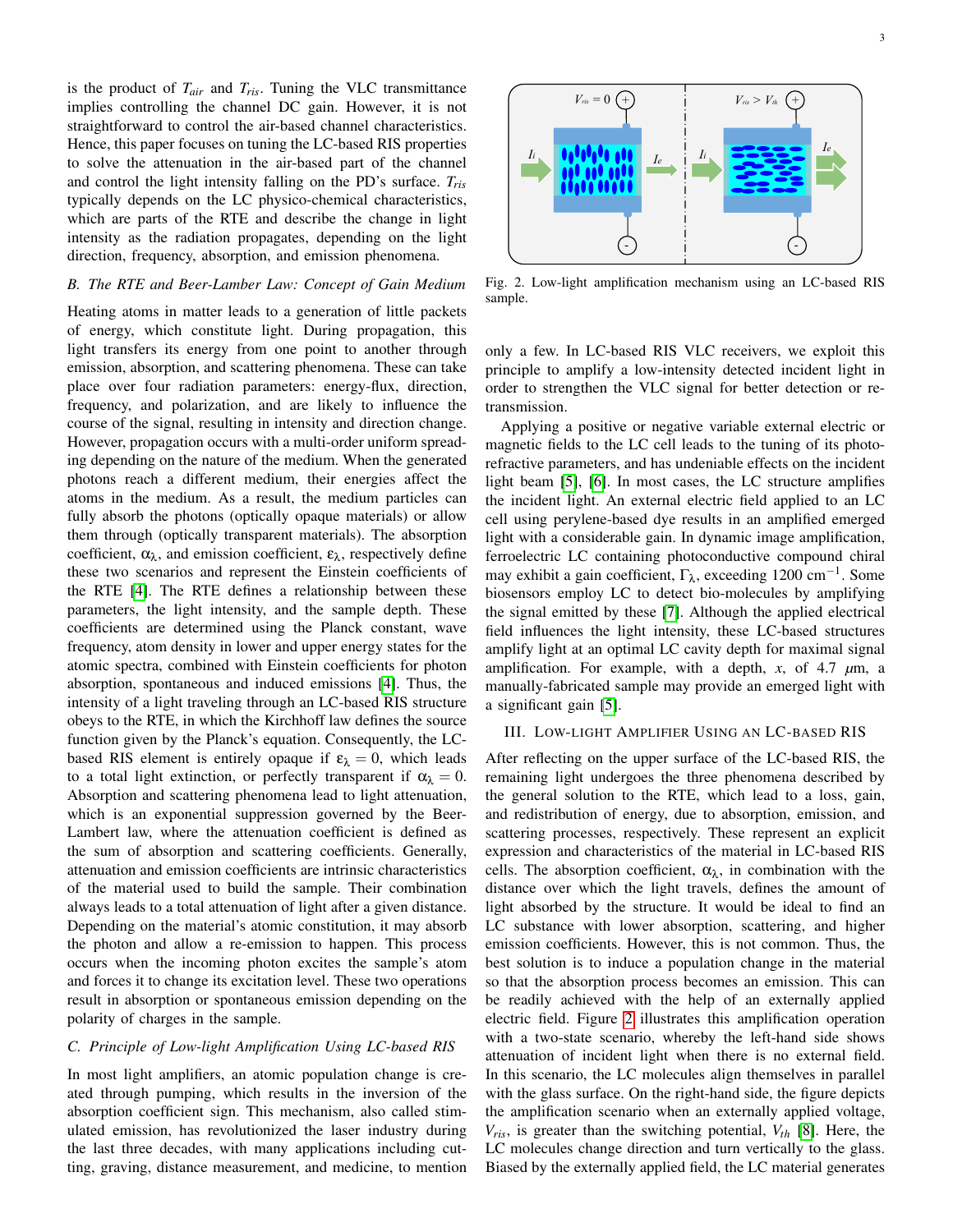<span id="page-3-0"></span>

Fig. 3. Structure and perspective view of an LC-based RIS for VLC receivers.

photons identical to the incident ones and moving into the same direction.

Figure [3](#page-3-0) depicts the structure and perspective view of an LCbased RIS element for VLC receivers, in which the construction is similar to most proposed designs [\[3\]](#page-6-2), [\[9\]](#page-6-8). It shows a light conditioning unit using an LC cell and about twelve layers of thin materials located on both sides of the cell. They are the antireflection polarizer, glass substrate, electrode, the indium tin oxide (ITO) layer, and the orientation film. Of these materials, only the glass substrate can create a direction change of the light ray due to its thickness and refractive index, which is about 1.5. The anti-reflection polarizer filters the incoming light to let in only wavelengths carrying the transmitted information and deals with glare and skies. Its design depends on the LC's application. For example, indoor VLC receivers might not need skies dimming capabilities. In the case of multi-color transmissions, the polarizer may integrate color filtering elements. The glass substrates are in charge of generating the director<sup>[2](#page-3-1)</sup>,  $\hat{n}$ , which defines the final light orientation when an external field is applied [\[10\]](#page-6-9). Practically, the ITO is a thin conductive coating material realized with a fair trade-off between conductivity and transparency. Its primary role is to assist with heat generation and control for the LC cell. Finally, the orientation film guides light-rays through the preferred direction in the LC cell.

Dye-doped and polymer LCs mostly require an array of

<span id="page-3-1"></span><sup>2</sup>In a cell, LC's molecules tend to point toward a preferred direction called the director.

silicon nanodisks to minimize losses due to in-layer absorption and polarization based on the concept of silicon Huygens, which allows overlapping of electric and magnetic fields [\[11\]](#page-6-10). Note that the difference between dye-doped and polymer LCs resides mostly in the externally applied field. It may be lower for polymer LCs to achieve the same results as dye-doped LCs, in which the parameters are easily and smoothly tuned compared to polymer types. The material used must allow smooth tuning of its properties by the externally applied field and provide a high-quality factor, *Qris*. The obtained device may behave like an amplifier, a resonator, a light filter, a refractive device, or a delay line. Varying the externally applied voltage through an efficient RIS algorithm undeniably affects most electrooptical and refractive characteristics of the sample, including the birefringence, ∆*n*, refractive index, *nris*, electro-optic coefficient, *rris*, permeability, and permittivity. As a result, the absorbance, *A*, and transmittance, *Tris*, of the structure vary and explain why a distinct dye produces a particular result. Following the tuning process, the gain coefficient,  $\Gamma_{\lambda}$ , which characterizes the lightamplifier, also varies with the dye used, its concentration, the other electro-refractive parameters, and the externally applied voltage.

#### *A. Effects of LC Parameters and Coefficients*

In this subsection, we discuss the parameters that may vary under an externally applied electric field's influence, impacting the emerged light power.

LC concentration and dopant weighted percentage, wt%: The LC concentration affects the light attenuation as it goes through the RIS element. Consequently, it is part of the parameters that dictate light transmittance. Doping an LC with nano-particles creates a mixture which significantly impacts the electro-optic properties of the LC. For example, the permittivity of the mixture decreases as the nano-particle percentage increases. Even though the externally applied electric field is crucial, the dopant also changes the transition phase temperature, order parameters, and diffraction properties. Under natural conditions, with no external electric field, light transmittance through the RIS sample decreases as the mixture's concentration increases.

Figures [4](#page-4-0) and [5](#page-4-1) show selected results obtained based on data retrieved from reports on experimental works presented in [\[12\]](#page-6-11), [\[13\]](#page-6-12), and [\[14\]](#page-6-13), respectively. They highlight the influence of the RIS substance molar concentration, externally applied electric field, and wavelength on RIS transmittance. Figure [4](#page-4-0) depicts the effects of the mixture concentration on light transmittance and amplification. The top-part shows the transmittance of three different dyes, including 4-Dicyanomethylene-2 methyl-6-p-dimethylaminostyryl-4H-pyran (DCM) at 589 nm, pyrromethene 580 (PM580) at 571 nm, and pyrromethene 597 (PM597) at 577 nm [\[12\]](#page-6-11). It confirms that the transmittance decreases as the dye concentration increases; the incident light intensities (589, 571, and 577 nm) attenuate as the LC molar concentration increases. Applying an external source with variable frequency, polarity, or voltage may drastically reverse these slops. The bottom part of Fig. [4](#page-4-0) shows the obtained transmittance percentage versus the externally applied electric field for different percentages of distinct LC mixtures. The LC cell contains a photoconductive chiral compound with the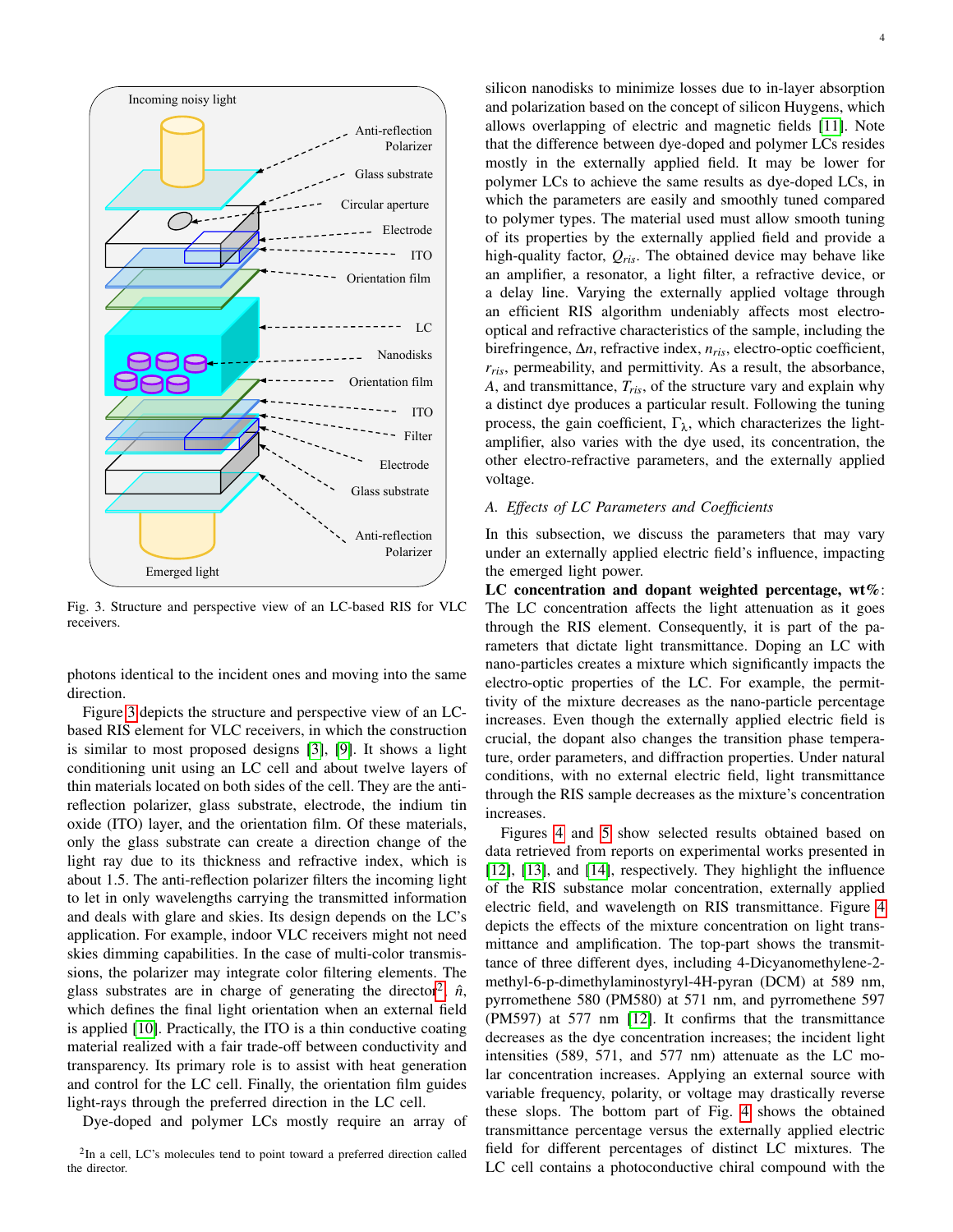<span id="page-4-0"></span>

Fig. 4. LC-based RIS transmittance in %. Top: Transmittance versus LC molar concentration in weighted percentage (wt%) [\[12\]](#page-6-11). Bottom: Transmittance versus externally applied electric field, *E*<sup>0</sup> [\[13\]](#page-6-12).

terthiophene, 3T-2MB LC, mixed with a 0.1 wt% concentration of trinitrofluorenone (TNF). The obtained LC-based RIS thickness is  $x = 10 \ \mu m$ . At 30<sup>o</sup>C, it can significantly amplify a 450 nm incident light [\[13\]](#page-6-12). The figure shows that increasing the externally applied electric field drastically increases the transmittance percentage, and thus the amplification gain.

Electro-optic coefficient, *rris*: An LC-based RIS structure is also seen as a voltage-controlled refractive index material because the application of an externally controlled voltage influences the speed of light traveling through it. It creates a perturbation that interacts with the light photons and results in properties change. The electro-optic coefficient, *rris*, of the LC-based RIS quantifies the external voltage's effects on the element and helps define the amplification coefficient. Most used types of LC substances, such as nematic LC with a diffraction time enhancement, ferroelectric LC with short response time, and polymer dispersed LC, are susceptible to photo-refractive phenomenon. In such substances, the electro-optic coefficients are in general proportional to the emerged light power.

The refractive index, *nris*: It provides the RIS element with the capacity to guide the incoming rays, and is the main parameter

<span id="page-4-1"></span>

Fig. 5. LC-based RIS transmittance of selected samples and dyes versus an externally applied electric vield, *E*0, [\[14\]](#page-6-13).

offering LCs their wave-guiding potentials [\[3\]](#page-6-2). It includes two main components' contribution, namely, the ordinary refractive index,  $n_o$ , and the extraordinary index,  $n_e$ . Both components are temperature, wavelength, and voltage-dependent. When light propagates in parallel to the director,  $\hat{n}$ , we observe an isotropic optical behavior of LC, and its birefringence nature occurs when the light ray is perpendicular to  $\hat{n}$ , which makes  $n_{ris}$  a complex number [\[10\]](#page-6-9). The birefringence, ∆*n*, combined with the LCbased RIS thickness, define the phase shift between incidents and observed rays. The refractive index is also one of the LCbased RIS amplification coefficients. For example, in the bottom part of Fig. [4,](#page-4-0) the emerged amplified light is proportional to the cube of *nris* as explained in [\[9\]](#page-6-8).

**Amplification coefficient,**  $\Gamma_{\lambda}$ : In our application, the focus is on low-light amplification. Unlike other laser pumping techniques, we use an externally applied electric field to create a movement of particles in the LC substance. The electric field promotes the ground state population [\[15\]](#page-6-14). In practice, the obtained amplification relates to the photo-refractive theory, which stipulates a sign inversion of the attenuation coefficient, leading to an exponential emission [\[9\]](#page-6-8). The emerged light intensity, *Ie*, depends on the refraction order and index, wavelength, electro-optic coefficient, incidence angle, the externally applied electric field, and the RIS thickness, *x*. Among these parameters, the refractive index, *nris*, and the electro-optic coefficient, *rris*, are wavelength and external field-dependent. [\[9\]](#page-6-8). Figures [4](#page-4-0) and [5,](#page-4-1) which show the amplification gain in terms of the mixture concentration, externally applied electric field, and wavelength, are based on monochromatic incident light. In the case of a multi-color input wave, the emerged light color depends on mechanical stress, temperature, and externally applied electric field.

## *B. Effects of External Parameters*

Externally applied Electric field, *Eo*: Note that an externally applied electric field, *Eo*, controls the effects of all the above mentioned parameters. Since the LC-based RIS is either dielectric or ferroelectric high resistivity materials, it requires little energy to produce a significant effect. The dielectric nature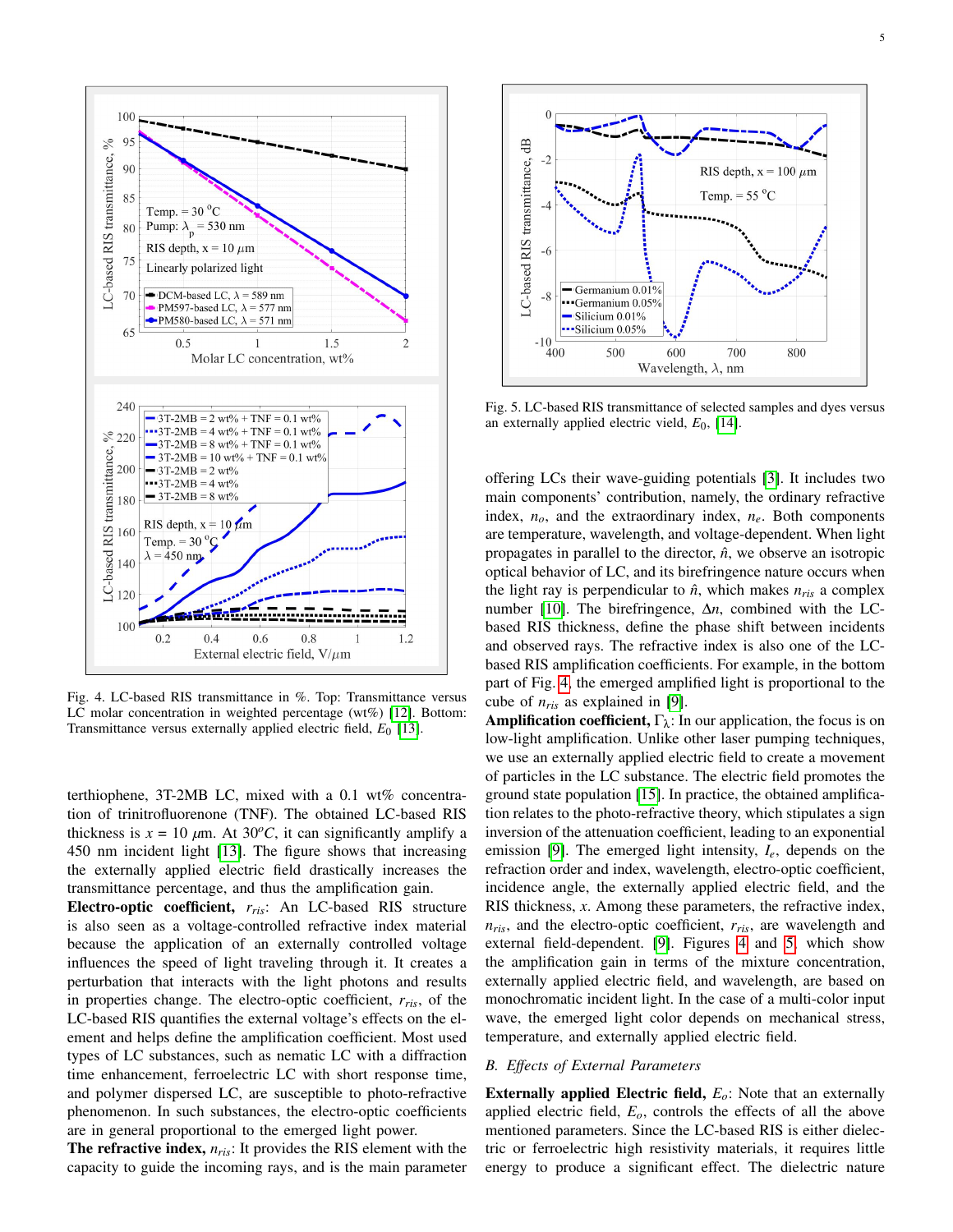| $E_0$ (V/ $\mu$ m)                                                            | 0.1    | 0.2    | 0.3    | 0.4    | 0.5    | 0.6    | 0.7    | 0.8    | 0.9    | 1.0    | 1.1    | 1.2    |
|-------------------------------------------------------------------------------|--------|--------|--------|--------|--------|--------|--------|--------|--------|--------|--------|--------|
| 4 wt% 3T-2MB, $30^{\circ}C$ , $x = 10 \mu m$ , $P_i = 6 \mu W$                |        |        |        |        |        |        |        |        |        |        |        |        |
| $P_e$ (mW)                                                                    | 6.0012 | 6.0027 | 6.0033 | 6.0037 | 6.0040 | 6.0040 | 6.0040 | 6.0040 | 6.0038 | 6.0038 | 6.0037 | 6.0036 |
| $\Gamma_{\lambda}$ (dB)                                                       | 0.0009 | 0.0015 | 0.0018 | 0.0020 | 0.0018 | 0.0017 | 0.0017 | 0.0014 | 0.0013 | 0.0013 | 0.0013 | 0.0012 |
| l(m)                                                                          | 0.20   | 0.45   | 0.56   | 0.63   | 0.67   | 0.68   | 0.68   | 0.67   | 0.65   | 0.64   | 0.63   | 0.61   |
| 8 wt% 3T-2MB, $30^{\circ}C$ , $x = 10 \mu m$ , $P_i = 6 \mu W$                |        |        |        |        |        |        |        |        |        |        |        |        |
| $P_e$ (nW)                                                                    | 6.0012 | 6.0033 | 6.0048 | 6.0056 | 6.0062 | 6.0064 | 6.0064 | 6.0063 | 6.0061 | 6.0056 | 6.0056 | 6.0054 |
| $\Gamma_{\lambda}$ (dB)                                                       | 0.0009 | 0.0020 | 0.0024 | 0.0027 | 0.0029 | 0.0029 | 0.0029 | 0.0029 | 0.0028 | 0.0027 | 0.0027 | 0.0026 |
| l(m)                                                                          | 0.20   | 0.55   | 0.81   | 0.94   | 1,04   | 1.08   | 1.07   | 1.06   | 1.03   | 0.94   | 0.94   | 0.91   |
| 4 wt% 3T-2MB + 0.01 wt% TNF, $30^{\circ}C$ , $x = 10 \mu m$ , $P_i = 6 \mu W$ |        |        |        |        |        |        |        |        |        |        |        |        |
| $P_e$ (mW)                                                                    | 6.0006 | 6.0030 | 6.0045 | 6.0072 | 6.0105 | 6.0150 | 6.0180 | 6.0204 | 6.0240 | 6.0240 | 6.0265 | 6.0271 |
| $\Gamma_{\lambda}$ (dB)                                                       | 0.0004 | 0.0022 | 0.0026 | 0.0033 | 0.0039 | 0.0065 | 0.0078 | 0.0083 | 0.0087 | 0.0087 | 0.0091 | 0.0087 |
| l(m)                                                                          | 0.10   | 0.51   | 0.76   | 1.21   | 1.77   | 2.53   | 3.03   | 3.43   | 4.04   | 4.04   | 4.44   | 4.54   |
| 8 wt% 3T-2MB + 0.01 wt% TNF, 30°C, $x = 10 \mu m$ , $P_i = 6 \mu W$           |        |        |        |        |        |        |        |        |        |        |        |        |
| $P_e$ (mW)                                                                    | 6.0006 | 6.0045 | 6.0105 | 6.0150 | 6.0174 | 6.0240 | 6.0271 | 6.0319 | 6.0367 | 6.0367 | 6.0373 | 6.0391 |
| $\Gamma_{\lambda}$ (dB)                                                       | 0.0004 | 0.0022 | 0.0033 | 0.0052 | 0.0076 | 0.0109 | 0.0130 | 0.0148 | 0.0174 | 0.0174 | 0.0191 | 0.0195 |
| l(m)                                                                          | 0.10   | 0.76   | 1.77   | 2.53   | 2.93   | 4.04   | 4.54   | 5.35   | 6.16   | 6.16   | 6.26   | 6.56   |

<span id="page-5-0"></span>TABLE I. Emerged light power, *Pe* (mW), RIS gain (dB), and possible channel expansion, *l* (cm), for an LC-based RIS sample of thickness, *x*  $= 10 \mu m$ , containing 4 to 8 wt% of 3T-2MB and 0.01 wt% of TNF, for an incident light power,  $P_i = 6 \text{ mW}$ .

of LC molecules allows these to align with the director,  $\hat{n}$ , under the influence of  $E<sub>o</sub>$ . These molecules orient themselves with the electric field direction. This re-orientation requires the molecules to form permanent dipoles. However, even if molecules are not permanent dipoles, the externally applied electric field may re-arrange them to induce a permanent dipole characteristic. The response of an LC-based RIS to the externally applied electric field is observed on the RIS refractive index, electro-optic coefficient, permittivity, and permeability. A change in any of these leads to transmittance variation (see the bottom part of Fig. [4\)](#page-4-0).

Temperature: The temperature has an indisputable effect on the LC-based RIS light amplification. As the LC cell temperature increases, the thermotropic LC goes through a series of phase transitions, which affects the RIS transmittance. In some temperature ranges, LC substances show both the properties of liquids and crystalline state. In practice, one may find that most of them are organic compounds with elongated molecules, in which the amplification coefficient decreases when the temperature increases [\[13\]](#page-6-12).

Wavelength,  $\lambda$ : Absorption coefficient and other LC parameters such as the refractive index are wavelength-dependent. In Fig. [5,](#page-4-1) we confirm that the response of an LC-based RIS varies with the wavelength,  $\lambda$  [\[14\]](#page-6-13). The figure shows an LC-based RIS transmittance percentage for Germanium and Silicon based LC substances at 0.01 and 0.05 wt% concentrations, respectively. The amplification pattern, which relates to the wavelength, follows the same trend for both concentration percentages of each material.

## *C. Figure of Merit*

The quality factor,  $Q_{ris}$ , defines the efficiency of light transition through an LC-based RIS structure. It dictates whether the receiver is in Bragg-diffraction or Raman-Nath regimes. Note that the Raman-Nath regime allows several diffraction orders, whereas the Bragg-diffraction regime only allows one order of diffraction. To avoid more reflections within the LC-based RIS structure, we impose a single diffraction order (Braggdiffraction regime), with  $Q_{ris} > 1$ . Most designs use a value of *Qris* greater than 10 to ensure a Bragg-diffraction regime.

#### *D. Amplification Gain and Modes of Operation*

Based on the transmittance showed in the bottom part of Fig. [4,](#page-4-0) we calculate the emerged light power, *Pe*, for an input signal,  $P_i = 6$  mW. We evaluate the emerged light power,  $P_e$ , and distance, *l*, at which the emerged signal attenuates to the value of  $P_i$ . Table [I](#page-5-0) shows these results against different values of the externally electric field. The table also gives the RIS gain for various values of the externally applied electric field, *Eo*, and highlights the VLC transmission range expansion. We assume that a monochromatic incident light of power,  $P_i = 6$  mW, penetrates the RIS structure. It is considered that  $\zeta_{air} = 0.43$ dB, and *l* is determined using the Beer-Lambert law. We also consider that  $P_i = 6$  mW is the minimum light power the PD can detect. We present results for the selected mixtures of LC with 4 and 8 wt% 3T-2MB with and without TNF. An RIS thickness  $x = 10 \mu m$ , and an LC temperature of 30<sup>o</sup>C are assumed. Results undeniably show, as Fig. [4](#page-4-0) confirms, that adding a small TNF percentage to the LC mixture with 3T-2MB improves the gain coefficient. For systems without TNF, we obtain an amplification with gain between 0.0009 and 0.0020 dB for 4 wt% 3T-2MB, and between 0.0009 and 0.0029 dB for 8 wt% 3T-2MB, which leads to a possible transmission range expansion of 0.20 to 0.68 m and 0.20 to 1.08 m, respectively. Similarly, we obtain an amplification gain between 0.0004 and 0.0091 dB for 4 wt% 3T-2MB plus 0.1 wt% TNF and between 0.0004 and 0.0195 dB for 8 wt% 3T-2MB plus 0.1 wt% TNF, which leads to 0.10 to 4.54 m and 0.10 to 6.56 m expansion